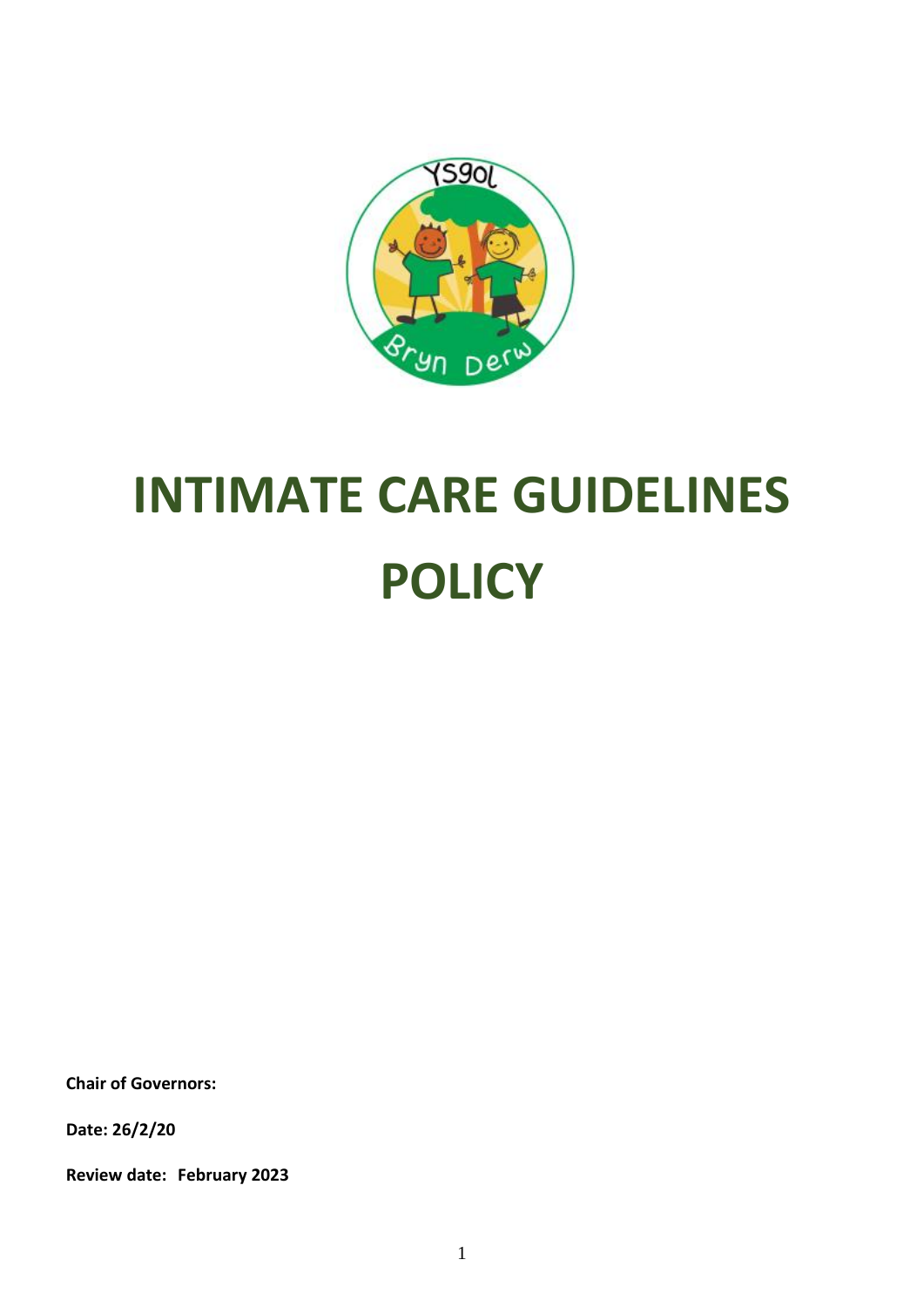## **Intimate Care Guidelines**

#### **Contents**

- Introduction
- Dignity, respect and privacy
- Involve the pupil as far as possible in their own intimate care
- Be responsive to pupils' reactions
- Make sure practice in intimate care is as consistent as possible
- Never do something unless you know how to do it
- If you are concerned, report it
- Encourage the pupil to have a positive view of their own body
- Individual Intimate Care Plans if required

## **Introduction**

Pupils with disabilities can be extremely vulnerable. All staff involved with their intimate care need to be sensitive to the pupil's needs and also aware that some care tasks or treatments could be open to possible misinterpretation. False allegations of sexual abuse are extremely rare but certain basic guidelines will safeguard both pupils and staff. Everyone is safer if expectations are clear and approaches are consistent as far as possible. If you cannot work within these guidelines for any reason, please talk to a member of the senior management team.

# **Dignity, respect and privacy**

Treat every pupil with dignity, respect and ensure privacy appropriate to the pupil's age and situation.

Privacy is an important issue. At times intimate care is carried out by one staff member alone with one pupil. This practice is accepted unless the task requires two people. Having people working alone does increase the risk of abuse, however, this is balanced by the loss of privacy and lack of trust implied if two people have to be present, as well as the practical difficulties of releasing two members of staff.

Male and female pupils must not use changing areas simultaneously. There may be an element of discretion in 'early years' classes. Pupils must never share a toilet cubicle.

Cubicle doors must be closed, as should the door to the toileting area, unless there is a specific agreement between the parent and the school.

Staff must be aware that they are being monitored when carrying out intimate care of pupils. The physical conditions within the toilet area will make monitoring more discrete, for example, cubicle doors may be shoulder height so that adults can, if necessary, peer over the top whilst maintaining privacy for pupils. Staff should feel less vulnerable knowing that adults could enter the toilet area to observe at any time. Another alternative will be for staff to keep a record of intimate care that has been undertaken. Staff should inform a colleague before and after undertaking intimate care.

Designated female toilets are a female only domain, except in exceptional circumstances. In a unisex toilet area, it is acceptable for a male member of staff to assist with a female pupil's personal care with another female member of staff. In a multiple cubicle toilet area it is acceptable for a male member of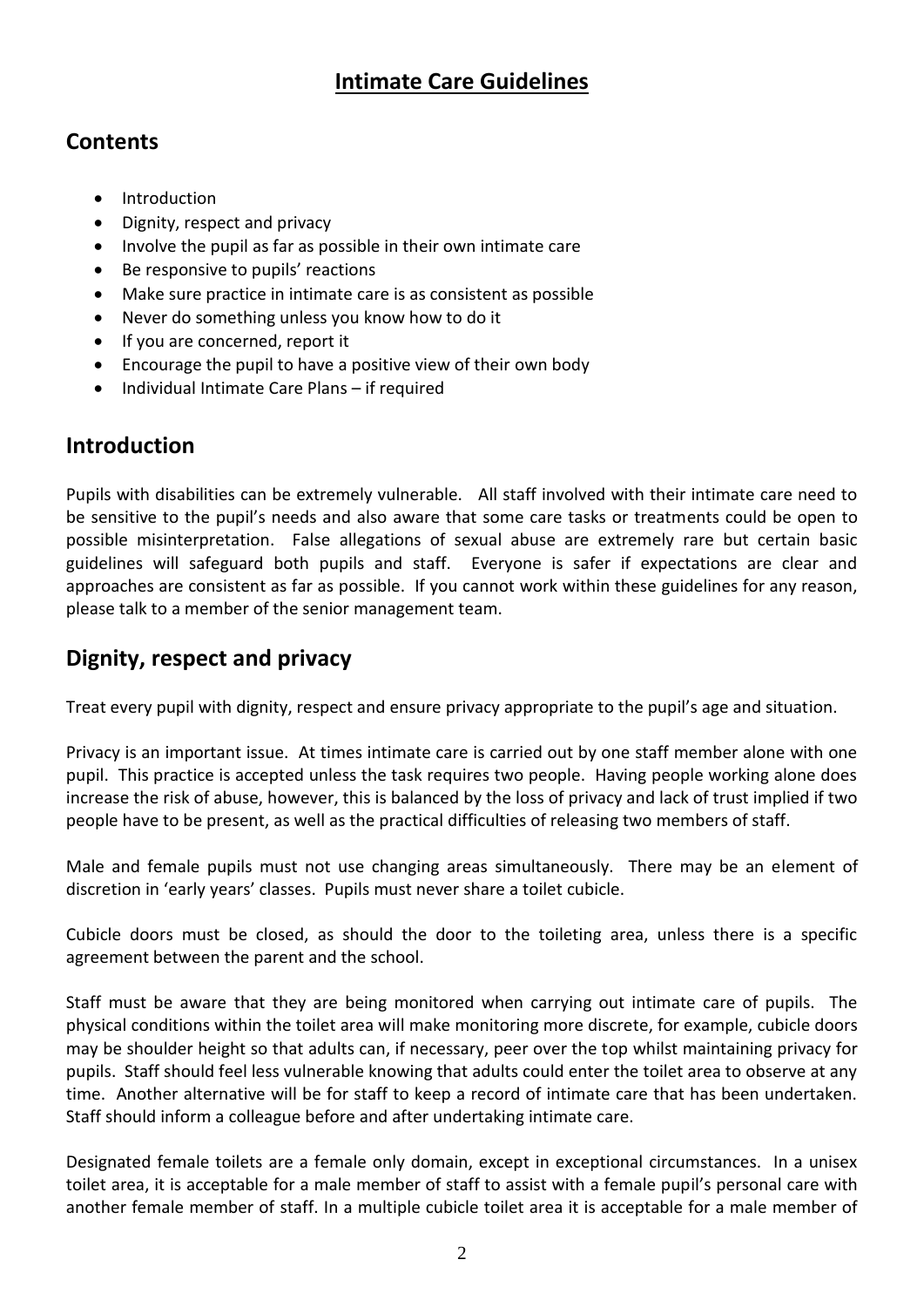staff to assist with a female pupil's personal care needs. Staff should be allocated to support individual pupils with regard to pupils' dignity and respect, subsequently age, gender, religion, training profile and knowledge of pupil of the member of staff will always be taken into account. Where appropriate an individual risk assessment will be undertaken on the toileting needs of a pupil and the appropriate approaches and profile of staff undertaking support.

#### **Involve the pupil as far as possible in their own intimate care**

Try to avoid doing things for the pupil that he/she can do alone and if a pupil is able to help, ensure that they are able to do so. Use backward chaining of physical prompting to teach children how to play an active role in their toileting routine. If a pupil is fully dependent on you, talk with them about what you are doing and give them choices where possible.

#### **Be responsive to pupils' reactions**

Where possible check your practice by asking the pupil, particularly if you have not previously cared for them, for example, "Is it OK to do it this way?", "Can you wash there?" If a pupil expresses dislike of a certain person carrying out their intimate care, try and find out why and as far as possible respect their personal preferences.

#### **Make sure practice in intimate care is as consistent as possible**

Teachers have responsibility for ensuring that staff have a consistent approach and this is achieved through regular monitoring and evaluation of the intimate care plan. It is important that approaches aren't markedly different between different staff.

#### **Never do something unless you know how to do it**

If you are not certain how to do something, ASK. If you need to be shown more than once, ask again. Intimate care such as administering rectal diazepam must only be carried out by staff who have been formally trained and must be witnessed. If handling or lifting is required, staff should receive the appropriate training and a risk assessment will be carried out.

#### **If you are concerned, report it**

If during the intimate care of a pupil you accidentally hurt him/her, or the pupil seems unusually sore or tender in the genital area, or appears to be sexually aroused by your actions, or misunderstands or misinterprets something, or has a very emotional reaction without apparent cause; report any such incident as soon as possible to another person working with you and to the Headteacher/Designated Safeguarding Person. Some of these could be cause for concern about the pupil, or alternatively the pupil or another adult might possibly misconstrue something you have done. Parents are also encouraged to report any injuries or soreness.

#### **Encourage the pupil to have a positive view of their own body**

Confident, assertive pupils who feel their body belongs to them are less vulnerable to sexual abuse. As well as basics like privacy, the approach you take to a child's intimate care can convey lots of messages to them about what their body is worth. Your attitude to the pupil's intimate care is important. Their experience of intimate care should be relaxed and stress free.

#### **Policy Review**

This policy will be reviewed within 3 years of approval, or sooner if legislation changes